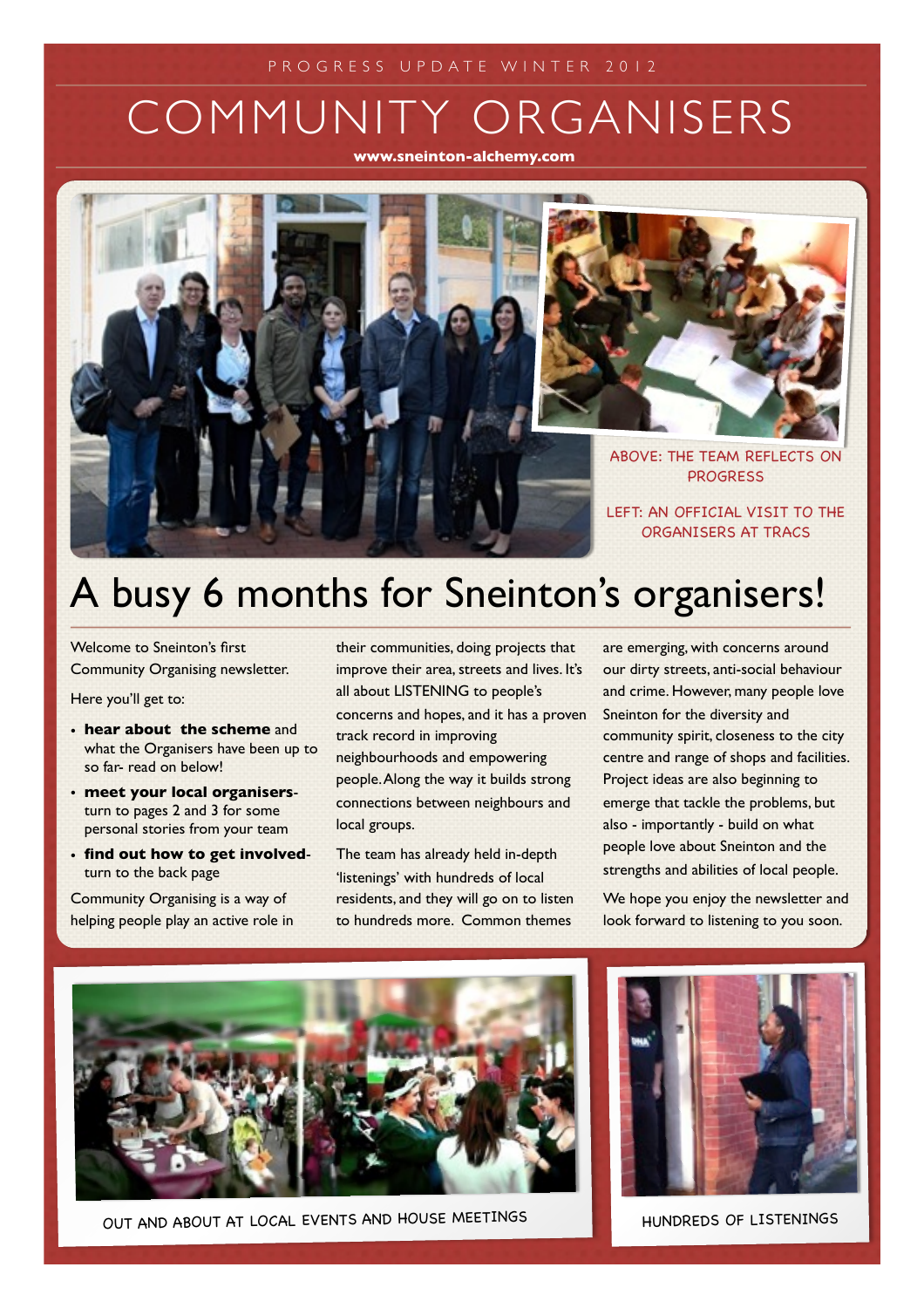#### PAUL, VOLUNTEER CO



I first became aware of the work of Community Organisers when a guy walked into our 'Sunflower Cafe' at Church which we run each week for local residents. I agreed to do a listening and was enthused to hear that things were happening and had the potential to happen in Sneinton.

I grew up in this area, went to school here and my parents and Church friends live locally. Having moved away to Derby to study, marry and become a Dad of two, I ended up coming "home" a couple of years ago.

SNEINTON HAS CHANGED A LOT, AND SINCE BECOMING A VCO EARLIER THIS YEAR IT HAS BEEN GREAT TO MEET PEOPLE FROM ALL WALKS OF LIFE WHEN DOING LISTENINGS.

A lot of positive stuff is happening! My initial project idea, along with a mate, came when I'd heard of a lady whose hanging basket had been stolen. Amazingly a new one was replaced by some 'good samaritan' who left a note saying they had 'Done an Alyn?' How great it would be if folk did kind gestures for each other to build Community Spirit!

#### DEE, VOLUNTEER CO



Being a volunteer community organiser has been a brilliant experience. I've met so many people who live in my area but I have never spoken to before for any reason.

NOW I FEEL ABLE TO ASK HOW PEOPLE FEEL ABOUT SNEINTON - THE GOOD AND BAD. WHAT CAN WE DO AS A COMMUNITY TO MAKE THINGS BETTER FOR ALL RESIDENTS.

I feel privileged to be able to listen to people and possibly make a difference to help my community make a change in everyone's lives for the better.

Being a volunteer gives a valuable insight into many areas we never think about every day even though we live here.

### GARY, VOLUNTEER CO



I had been talking with friends on how our neighbourhood and community life could be improved, when I was introduced to Community Organising.

IT WAS GREAT TO KNOW THEY HAD THE SAME PASSION FOR SNEINTON AS I DID.

Becoming a VCO gave me the platform, enabling myself to reach

into the crevices and alleyways of Sneinton. Empowering all, the opportunity to share likeminded views, concerns, hopes and aspirations for its residents and future.

There are exciting projects on the horizon which as a resident and VCO I am proud to be a part of- and so can you.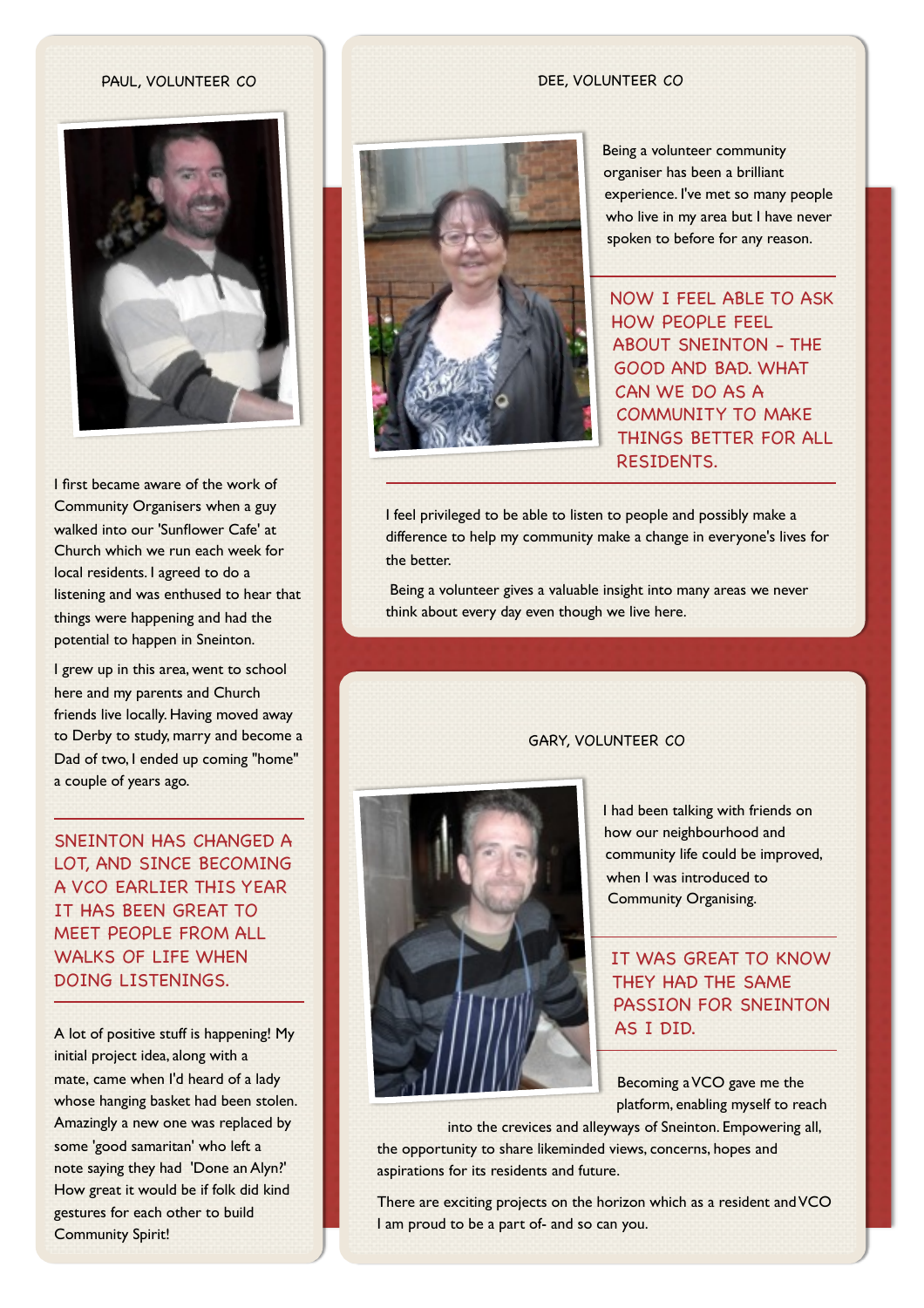## Community Organising has its challenges, but the rewards for Sneinton could be great

In many ways, Community Organising is a rewarding job: for example when a long-term resident said to me that "it's the first time I've have been asked about my vision for Sneinton".

And when I watch members of the community coming together to start projects aimed at tackling local issues I feel a sense of pride to know I have played a small part in making it happen.

But the role is also very challenging. For the Community Organising programme to be effective it must attempt to listen to most residents, and reaching a diverse cross sections of this transient community can be very difficult.

NOT ALL RESIDENTS WANT TO ENGAGE IN LOCAL MATTERS FOR MANY REASONS. IN THE PAST, THEY MAY HAVE TAKEN PART IN A CONSULTATION THAT LED TO NOWHERE OR MAY SIMPLY HAVE LOST CONFIDENCE IN POLITICS.

Prior to the community organising programme, you could inform those in power of your views by attending councillor surgeries and local issues meetings but if these were not for you, you may have been left frustrated that decisions were being made without your views being represented.

Since April I've been out and about listening to Sneinton with my everexpanding team, some of whom have never engaged in community issues before. We have been knocking on doors, organising house meetings, and listening at bus stops and youth clubs.

You have been sharing your concerns and several projects ideas and leaders have emerged. I am witnessing the residents of Sneinton taking charge of issues such as supporting new and emerging communities, youth activities, revamping our parks, supporting the elderly, tackling litter and bike workshops, to mention just a few...

On a personal note I have great hopes for Sneinton's future!

*Stephen, Community Organiser*





STEPHEN, TRAINEE CO



DAWN, TRAINEE CO



SHABANA, TRAINEE CO



TOM (SNEINTON ALCHEMY)